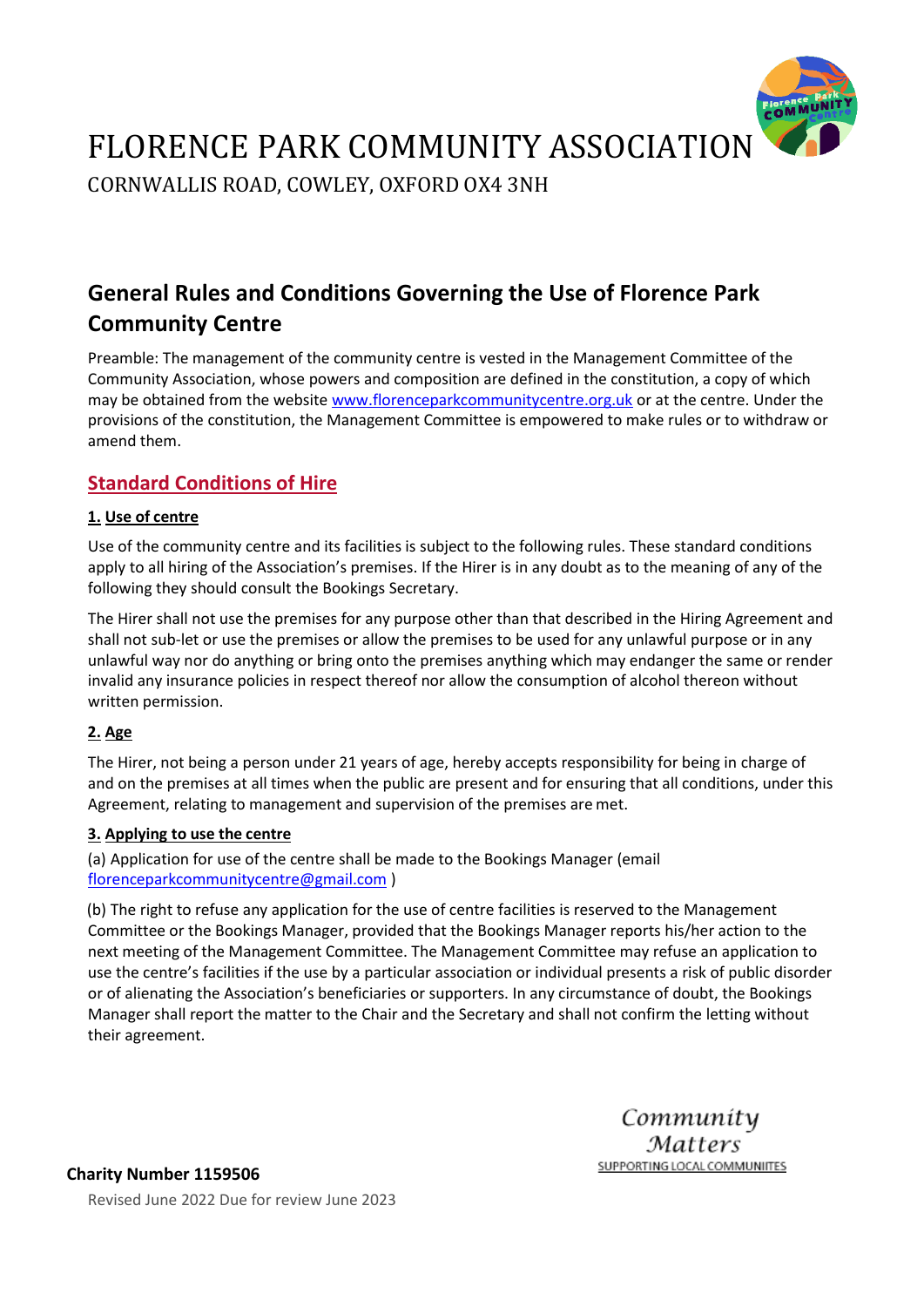#### **4A.Maximum capacity**

(c) All arrangements for the use of centre facilities are subject to the Association reserving the right to cancel bookings when the premises are required for use as a Polling Station or are otherwise rendered unfit for the intended use.

(d) Sections and affiliated groups of the Association shall normally have priority use of its facilities, but all arrangements to hire facilities made with outside bodies and individuals shall be honoured by the Association except as provided for in (c) above.

The centre hall has a maximum capacity of 80 seated or 100 dancing (these figures include helpers and performers) and on no account shall these figures be exceeded. Main Hall 100 Front Room 30

## **4. Hours of opening**

Facilities at the community centre are normally available for use between the hrs of 8.30 am and 11:30pm

## **5. Opening and Closing the Community Centre**

The Centre will be opened for your hiring by the volunteer or a delegated alternative and will be closed for you at the time you have indicated.

(b) Please ensure that any outside caterers, contractors and bar staff are aware of the hire period and that they will not be able to enter before the start and must leave the premises by the end of the hire period.

(c) In case of difficulty please telephone the FPCA mobile number: 07864 028591

(d) Guests are expected to vacate the Premises within fifteen minutes of the end of a licensed period. After 11:30pm only those helping to clear up the Centre should be on the Premises, unless the event is New Year's Eve and alternative arrangements have been agreed and confirmed in writing on behalf of the Association. Failure to comply with this will result in forfeiture of your deposit.

## **6. Power Circuits/Heating**

The heating controls are located above the kitchen door. Please let the bookings manager know if you need the Centre to be particularly warm or cold. Please adjust individual radiators/heaters to suit but return them to their original setting when you leave.

The Hirer shall ensure that no unauthorised heating appliances shall be used on the premises when open to the public without the consent of the Association. Portable Liquefied Propane Gas (LPG) heating appliances shall not be used.

## **7. Centre Telephone**

The Centre does not have an onsite phone

## **8. Supervision**

(a) The hirer or person in charge of an activity shall not be under 21 years of age and shall be on the premises for the entire period of hire or duration of the activity. They shall not be engaged in any duties which prevent them from exercising general supervision.

The Hirer shall, during the period of the hiring, be responsible for -

(i) supervision of the premises, the fabric and the contents;

(ii) their care, safety from damage, however slight, or change of any sort; and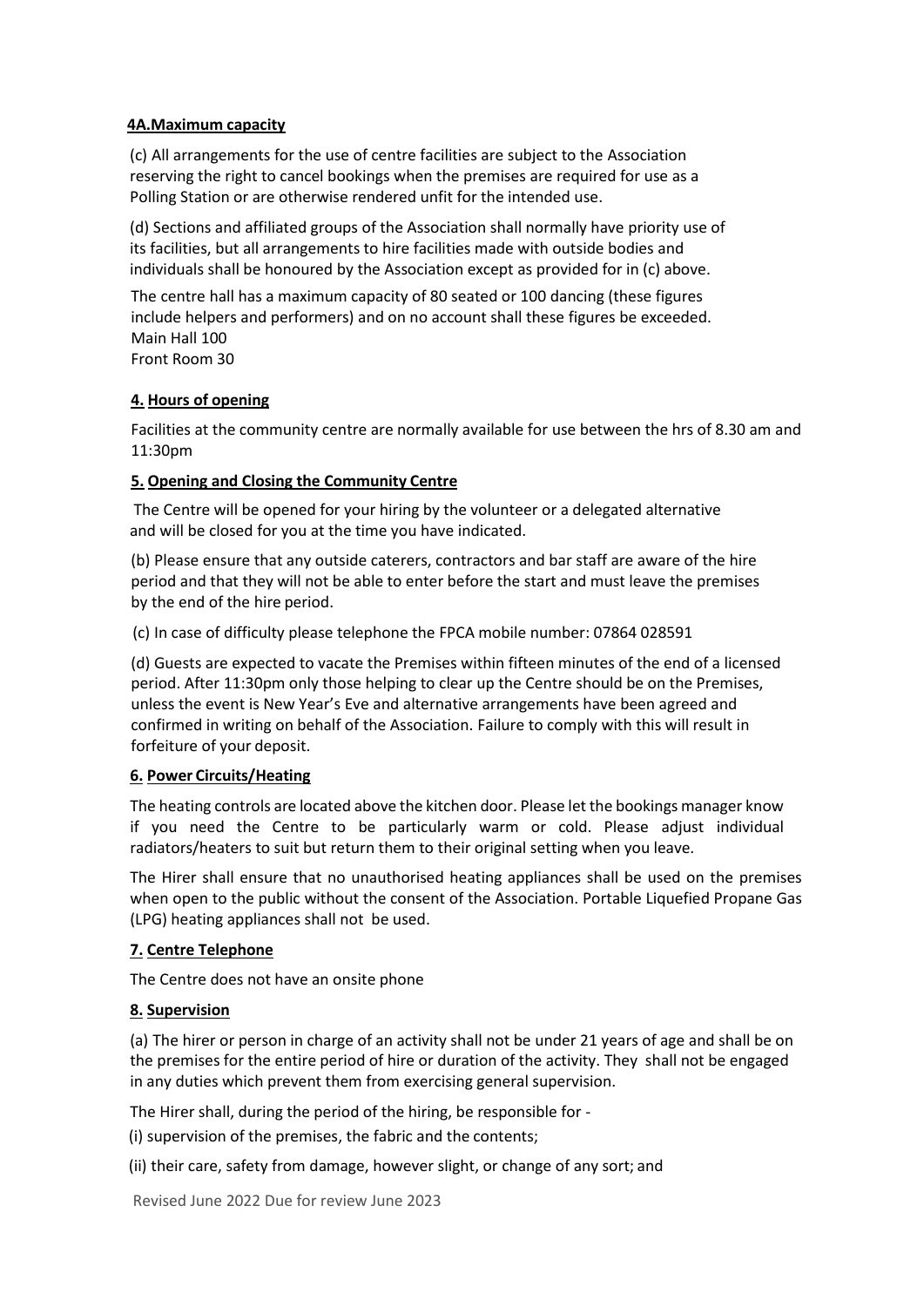(iii) the behaviour of all persons using the premises whatever their capacity, including proper supervision of car parking arrangements so as to avoid obstruction of the highway. (b) When the premises or any part of them are used for the purpose of public entertainment, there shall be a minimum of five persons, none of whom shall be less than 21 years of age, on duty where under 100 persons are attending the entertainment. The number of adult attendants required is increased in the following circumstances:

- 1. where 100-130 people are present to eight;
- 2. when the majority of those present at the entertainment are less than 16 years of age and/or when many people with disabilities are expected to attend, the numbers of adult supervisors required will be increased.

**9.1 Fire procedures:** All persons in charge or on duty shall have been informed of the procedure for evacuation of the premises and shall familiarise themselves with the firefighting equipment provided, and should ensure this equipment is not obstructed. Please ask the volunteer opening to point out fire exists and equipment (which should be kept clear at all times).

The person named on the booking form is responsible for the evacuation of those present and calling the fire service immediately. On the discovery of fire and on hearing the alarm all persons should be evacuated to the far end of the car park and the centre managers phone should be called 07864 028591. Do not re-enter the building until the centre manager or the fire brigade has arrived and declared it safe.

Those hosting events are, where necessary, responsible for making sure that appropriate Personnel Emergency Evacuation Plans or Generic Emergency Evacuation Plans are in place for those who use the premises and are unable to self-evacuate due to a disability that may impact on their ability to self-evacuate.

Use of open flames, candles, unauthorised heating appliances, pressurised gas cylinders, incense or smoke machines are prohibited

## **9. No alterations**

No alterations or additions may be made to the premises nor may any fixtures be installed or placards, decorations or other articles be attached in any way to any part of the premises without the prior written approval of the Authorised Representative. The Hirer must remove all such articles at the end of the hiring unless otherwise agreed with the Association. Any unauthorised articles left on the premises will be disposed of by the Association as it thinks fit. The Hirer will make good to the satisfaction of the Association any damage caused by such installation and removal.

#### **10. No rights**

The Hiring Agreement constitutes permission only to use the premises and confers no tenancy or other right of occupation on the Hirer.

#### **11. Equal opportunities**

Users of the community centre must comply with the Equality Act 2010. They must ensure that the community centre is open to all members of the community. It is against the law to discriminate against someone because of a protected characteristic. These are: age, disability, gender reassignment, marriage and civil partnership, pregnancy and maternity, race, religion or belief, sex, sexual orientation

We are all protected under the Equality Act 2010 from these types of discrimination.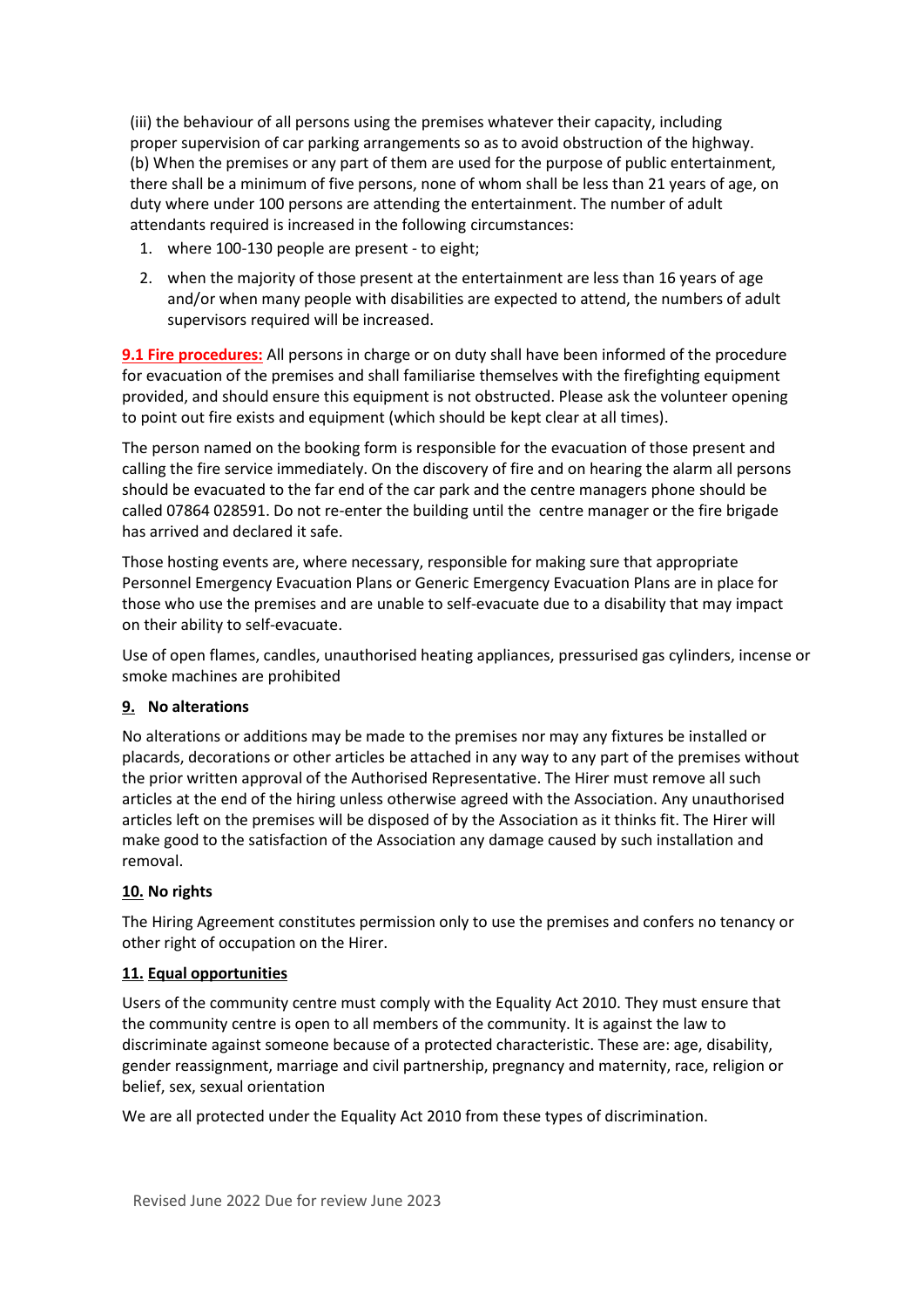**12. Compliance with the Protection of Freedoms Act 2012 and all other conditions relating to work with children and vulnerable adults.** No activities or groups involving either children or vulnerable adults will be permitted on the premises except with the written agreement of the Management Committee, which will require that the relevant provisions of the Protection of Freedoms Act 2012, the Home Office Code of Practice Safe from Harm and any conditions required by the Office for Standards in Education (OFSTED) or by the local Social Services Department (as appropriate) are complied with before giving such permission. All organisers of activities involving children and/or vulnerable adults are required to comply with the recommendations of Community Matters 'Safeguarding Children and Young People', and 'The Vetting, Disclosure and Barring Scheme' and the Management Committee reserves the right to exclude from the premises any organisation that fails to comply with this requirement. In the case of affiliated groups or outside hirers it is the responsibility of the organisers of the activities concerned to ensure the compliance with these requirements, so that only fit and proper persons have access to young children and/or vulnerable adults and that such persons shall at all times be in attendance upon children and/or vulnerable adultswho are on the premises for the activities concerned. The Hirer shall ensure that any activities for children under eight years of age comply with the provisions of The Children Act of 1989 and subsequent legislation and that only fit and proper persons who have passed the appropriate Disclosure and Barring Service (DBS) checks have access to the children.

Checks may also apply where children over eight and vulnerable adults are taking part in activities. The Hirer shall provide the Association with a copy of their DBS Check and Child Protection Policy on request.

#### **13. Licensable activities**

#### (a) Supply of food and drink

Only persons who have satisfactorily undertaken any relevant training required by the Council's Environmental Health Department, and otherwise satisfied the requirements of current legislation, shall be permitted to handle food on the premises.

#### (b) Intoxicating liquor

Other than purchases from the Community Centre bar, no intoxicating liquors are permitted to be bought, sold or consumed on any part of the premises without the express permission in writing of the Management Committee, whose consent must also be obtained prior to seeking any relevant permission and/or to issue any Temporary Event Notice for the sale of alcoholic liquor (see also 13 below).

#### (c) Music in the centre

The premises are licensed with PRS for Music for the performance of copyright music. This is a joint licence with PPL. It is the building that requires the licence and not the activities or people delivering the activities. If other licences are required in respect of any activity in the premises, the Hirer should ensure that they hold the relevant licence or that the Association holds it.

#### (d) Film shows

Children shall be restricted from viewing age-restricted films classified according to the recommendations of the British Board of Film Classification. Hirers should ensure that they have the appropriate copyright licences for film.

(e) Betting, gaming and lotteries.

Nothing shall be done on or in relation to the premises in contravention of the law relating to betting, gaming and lotteries and the persons or associations responsible for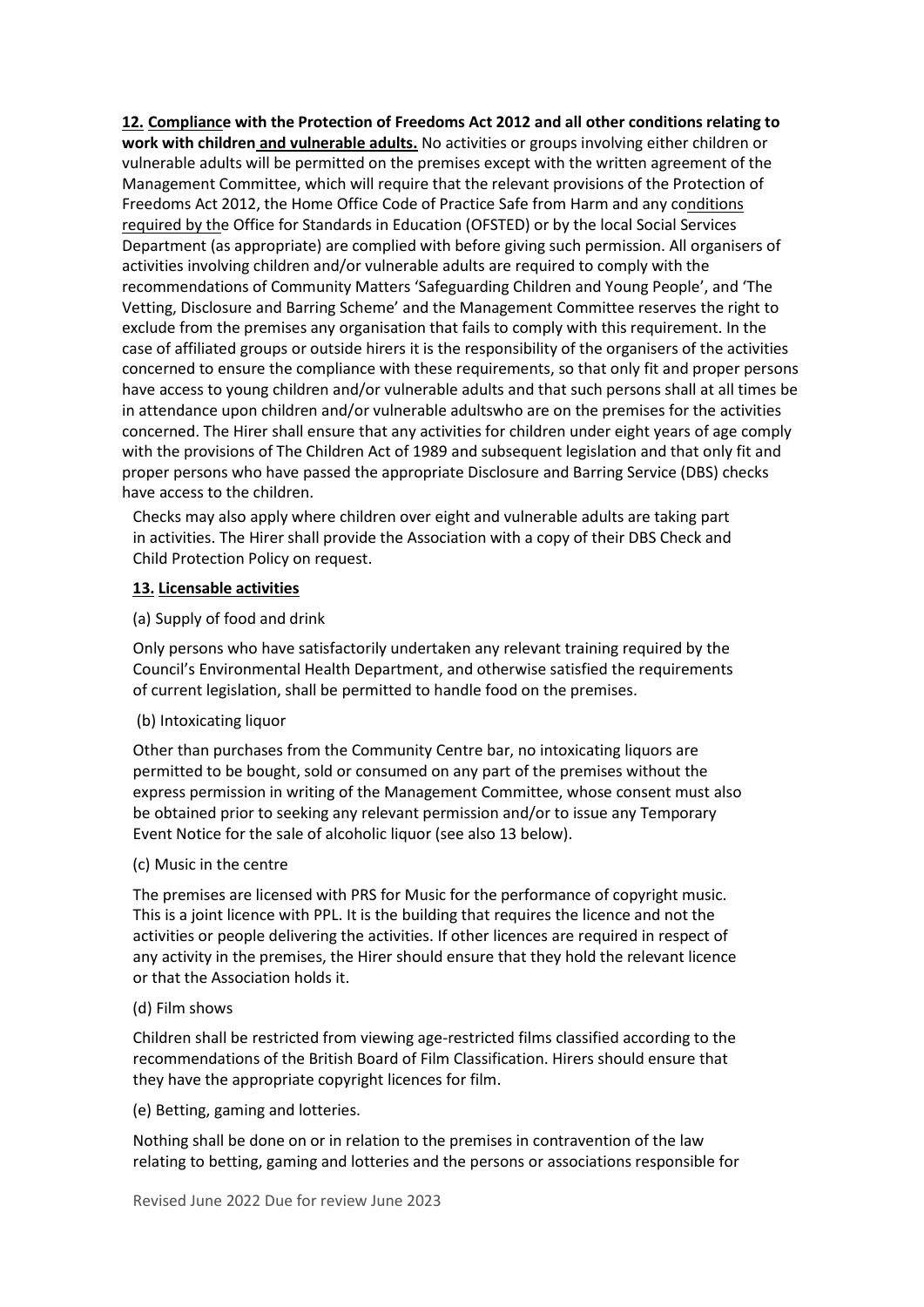functions held in the centre premises shall ensure that the requirements of the relevant legislation are strictly observed.

## **14. Dangerous and unsuitable performances**

Performances involving danger to the public or of a sexually explicit nature shall not be given.

## **15.** Sale of goods

The Hirer shall, if selling goods on the premises, comply with Fair Trading laws and any code of practice used in connection with such sales. In particular, the Hirer shall ensure that the total prices of all goods and services are prominently displayed; as shall be the organiser's name and address and that any discounts offered are based only on Manufacturers' Recommended Retail Prices.

## **16. Flyposting**

The Hirer shall not carry out or permit flyposting or any other form of unauthorised advertisements for any event taking place at the premises and shall indemnify and keep indemnified each member of the

Association's Management Committee accordingly against all actions, claims and proceedings arising from any breach of this condition. Failure to observe this condition may lead to prosecution by the local authority.

## **17. Temporary Event Notices (TENs)**

The Bookings Manager must be given at least four weeks' notice of any event that is not licensed by the Association's Premises Licence. The Bookings Manager will then determine whether or not the event should take place and, if approved, will either him/herself issue the TEN or require the hirer to do so. See the Hiring Agreement form or the Oxford City Council website for information about the premises licence

## **18. Storage**

The permission of the Management Committee must be obtained before goods or equipment are left or stored at the community centre for a particular function or event. The Association accepts no responsibility for any stored equipment or other property brought onto or left at the premises and all liability for loss or damage is hereby excluded. All equipment and other property (other than stored equipment) must be removed at the end of each hiring, or fees will be charged for each day or part of a day at the hire fee per hiring until the same is removed. The Association may use its discretion in any of the following circumstances:

(a) Failure by the Hirer either to pay any charges in respect of stored equipment due and payable or to remove the same within 7 days after the agreed storage period has ended;

(b) Failure by the Hirer to dispose of any property brought on to the premises for the purposes of the hiring.

This may result in the Association disposing of any such items by sale or otherwise on such terms and conditions as it thinks fit, and charge the Hirer any costs incurred in storing and selling or otherwise disposing of the same.

## **19. Faults/ Damage/ Comments**

Please report as soon as possible to the booking secretary any faults or damage so that they can be rectified quickly. The Management Committee welcomes comments or observations that you may have about your hire of the Centre. As directed by the Association, the Hirer shall make good or pay for all damage (including accidental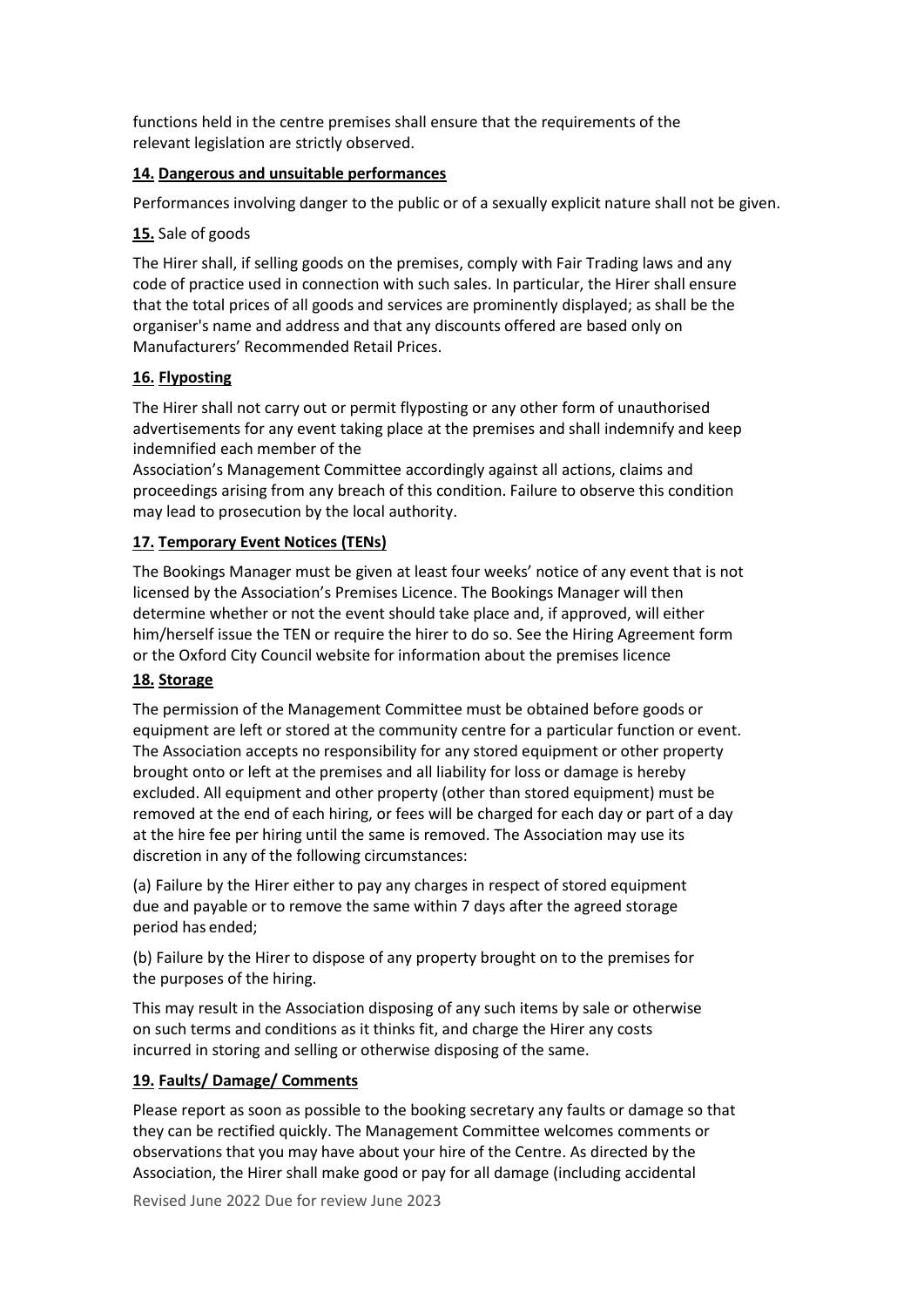damage) to the premises or to the fixtures, fittings or contents and for loss of contents.

#### **20. Loss of property**

The Association cannot accept responsibility for damage to, or the loss or theft of, centre users' property and effects.

#### **21. Insurance and indemnity**

(a) The Hirer shall be liable for:

(i) the cost of repair of any damage (including accidental and malicious damage) done to any part of the premises including the curtilage or the contents of the premises;

(ii) all claims, losses, damages and costs made against or incurred by the Association, its employees, volunteers, agents or invitees in respect of damage or loss of property or injury to persons arising as a result of the use of the premises (including the storage of equipment) by the Hirer;

(iii) all claims, losses, damages and costs made against or incurred by the Association, their employees, volunteers, agents or invitees as a result of any nuisance caused to a third party as a result of the use of the premises by the Hirer and, subject to sub-clause (b), the Hirer shall indemnify and keep indemnified accordingly each member of the Association's Management Committee and the Association's employees, volunteers, agents and invitees against such liabilities.

(b) The Association shall take out adequate insurance to insure the liabilities described in sub-clause (a)(i) above and may, in its discretion and in the case of non-commercial hirers, insure the liabilities described in sub-clauses (a)(ii) and (iii) above. The Association shall claim on its insurance for any liability of the Hirer but the Hirer shall indemnify and keep indemnified each member of the Association's Management Committee and the Association's employees, volunteers, agents and invitees against (a) any insurance excess incurred and (b) the difference between the amount of the liability and the monies received under the insurance policy.

(c) Where the Association does not insure the liabilities described in sub-clauses (a) (ii) and (iii) above, the Hirer shall take out adequate insurance to insure such liability and on demand shall produce the policyand

current receipt or other evidence of cover to the Association's authorised representative. Failure to produce such policy and evidence of cover will render the hiring void and enable the Association to rehire the premises to another hirer. The Association is insured against any claims arising out of its own negligence.

The Association's policy doesn't cover any Individuals or groups that hire the hall or use the community centre for their own activities or events. Individuals or groups that hire or use the hall on a regular basis you should have their own liability insurance.

## **22. Car Parking**

Cars shall not be parked so as to cause an obstruction at the entrance to or exits from the centre.

## **23. Consideration for Others**

Hirers and organisers of events in the community centre are responsible for ensuring that the noise level of their functions is not such as to interfere with other activities within the building nor to cause inconvenience for the occupiers of nearby houses and property. Please ask your guests to leave quietly at the close of your event. Car doors banging and loud talk in the car park are disturbing to local residents. The Hirer shall ensure that, in order to avoid disturbing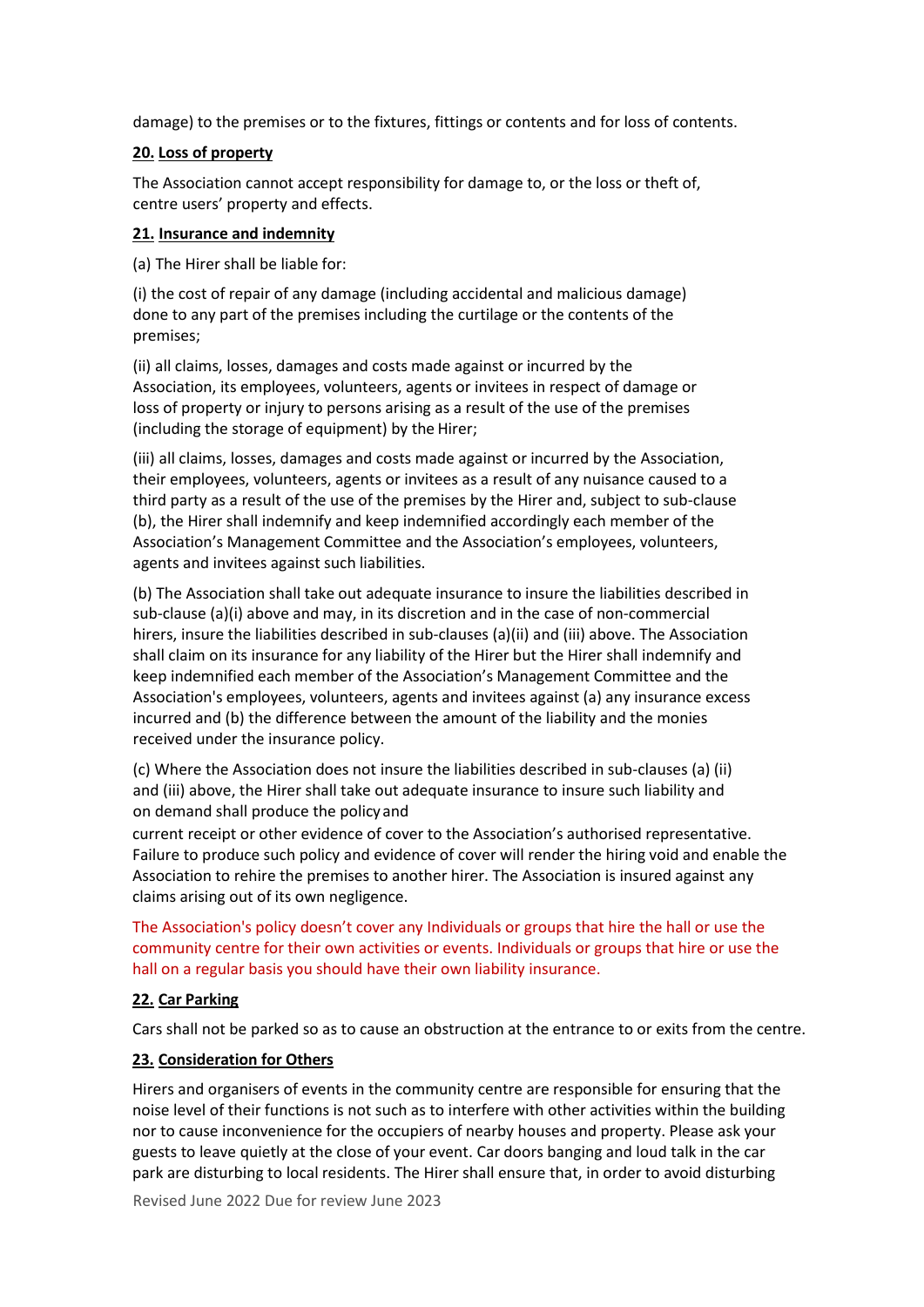neighbours and to avoid violent or criminal behaviour, care shall be taken to avoid excessive consumption of alcohol. Drunk and disorderly behaviour shall not be permitted either on the premises or in its immediate vicinity. Alcohol shall not be served to any person suspected of being drunk or to any person suspected of being under the age of 18. Any person suspected of being drunk, under the influence of drugs or who is behaving in a violent or disorderly way shall be asked to leave the premises.

## **24. Cleaning and security**

All use of centre premises and facilities is subject to the users accepting responsibility for returning furniture and equipment to their original position and for securing doors and windows of the premises as directed by the Bookings Secretary. All users shall leave the premises and surroundings in a clean and tidy condition, ensure that table tops are disinfected and put waste in the appropriate bins outside or take it home. Please do not use drawing pins or sticky tape on the walls or other surfaces without management committee permission. Do not fix decorations near light fittings or heaters.

## **25. Public safety compliance**

The Hirer shall comply with all conditions and regulations made in respect of the premises by the Local Authority, the Licensing Authority, the hall's Fire Risk Assessment or otherwise, particularly in connection with any event which constitutes regulated entertainment, at which alcohol is sold or provided, or which is attended by children. The hirer shall also comply with health and safety requirements.

a) The Hirer acknowledges that they have received instruction in the following:

- i) The action to be taken in event of fire. This includes calling the Fire Service and evacuating the hall;
- ii) The location and use of fire equipment. (Include a location diagram);
- iii) Escape routes and the need to keep them clear;
- iv) Method of operation of escape door fastenings;
- v) Appreciation of the importance of any fire doors and of closing all fire doors at the time of a fire.

b) Before the booking starts, the Hirer shall check the following:

i) That all fire exits are unlocked and panic bolts in good working order;

- ii) That all escape routes are free of obstruction and can be safely used;
- iii) That any fire doors are not wedged open;
- iv) That exit signs are illuminated;
- v) That there is no obvious fire hazard on the premises.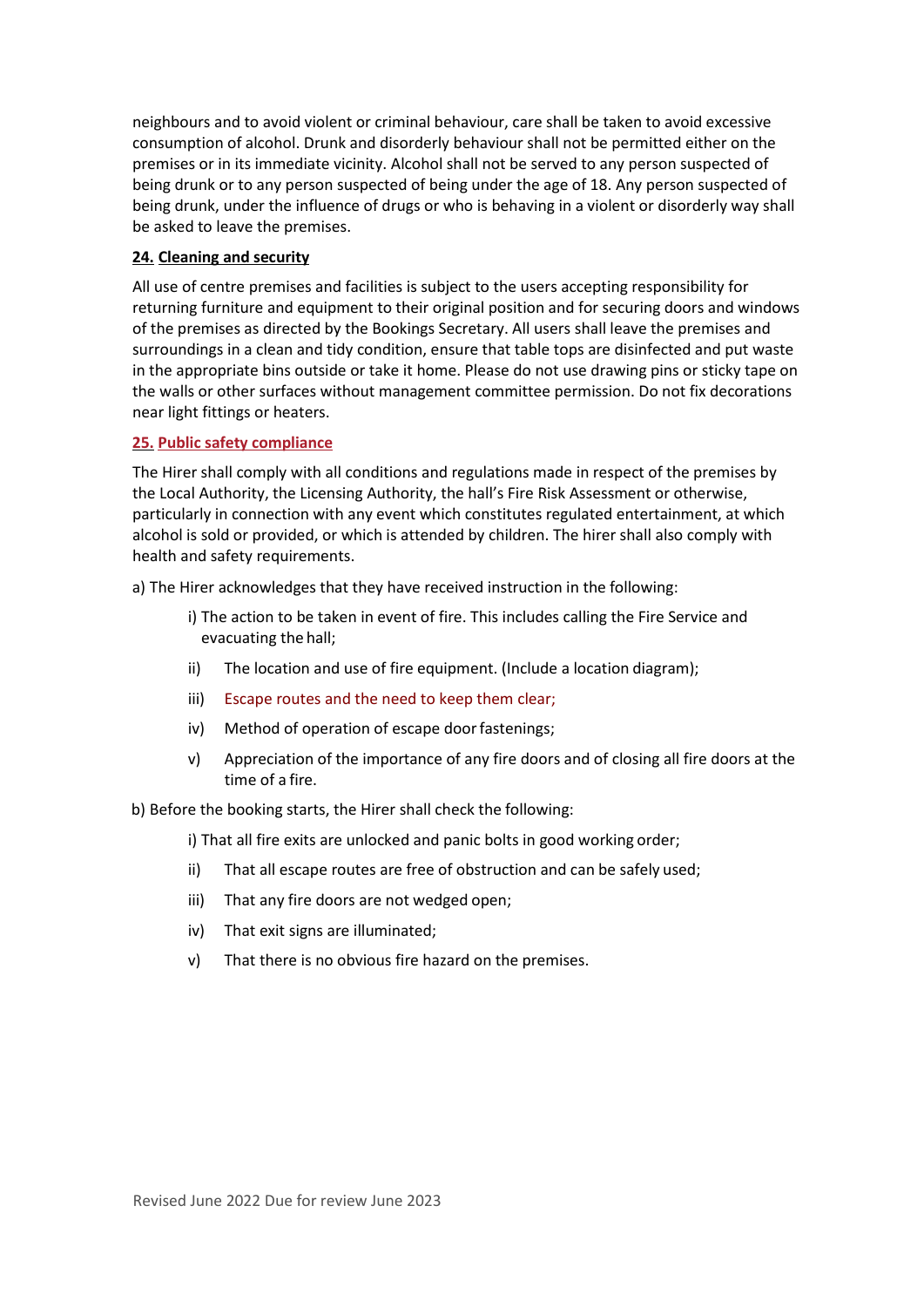#### **26. Safety requirements**

All conditions attached to the granting of the centre's Premises Licence or other licences shall be strictly observed. Nothing shall be done which will endanger the users of the building or invalidate the policies of insurance relating to it and to its contents. In particular:

- obstructions must not be placed in gangways or exits, nor in front of or outside emergency exits, which must be immediately available for free public egress;
- all groups are expected to co-operate in the fire drills which may be arranged at varying times in order to familiarise users with evacuation procedures;
- the emergency lighting supply must be turned on during the whole time the premises are occupied and must illuminate all exit signs and routes. This rule is strictly necessary where an automatic mains failure device is in operation;
- fire fighting apparatus shall be kept in its proper place and only used for its intended purpose;
- the Fire Service shall be called to any outbreak of fire, however slight, and details of the occurrence shall be given to the Bookings Secretary;
- performances involving danger to the public shall not be given;
- highly flammable substances shall not be brought into or used in any part of the premises. No internal decorations of a combustible nature (such as polystyrene, cotton, etc.) shall be undertaken or erected without the consent of the Management Committee;
- no unauthorised heating appliances shall be used on the premises;
- hirers and leaders of other groups are advised that a basic First Aid Box is provided by the Management Committee for general use (in the kitchen) but that each group using the premises is required to make its own provision beyond this if needed. In the case of any accidents the Hirer will complete the accident book which is stored in the kitchen and will inform the Bookings Manager without delay.
- all electrical equipment brought into the building shall comply with the Electricity at Work Regulations 1989 and any subsequent legislation and will not be permitted to be used until it has been PAT tested. . The Management Committee disclaims all responsibility for all claims and costs arising from the use of any equipment that does not so comply.
- smoking in the Premises is not permitted. There is a designated smoking area outside the building , please be respectful of other users and do not litter with your smoking apparel.
- no illegal drugs may be brought onto the premises.
- the exact location of the nearest telephone, fire exits and fire extinguishers must be noted before the Centre is occupied and the manner of opening Fire Doors should be made known to your guests. A sketch plan showing these is attached.
- the Hirer must report all accidents involving injury to the public to the Association's Authorised Representative (named in 1.2 of the Hiring Agreement) or, failing that, to a member of the Association's Management Committee as soon as possible and complete the relevant section in the Association's accident book. Any failure of equipment belonging to the Association or brought in by the Hirer must also be reported as soon as possible. Certain types of accident or injury must be reported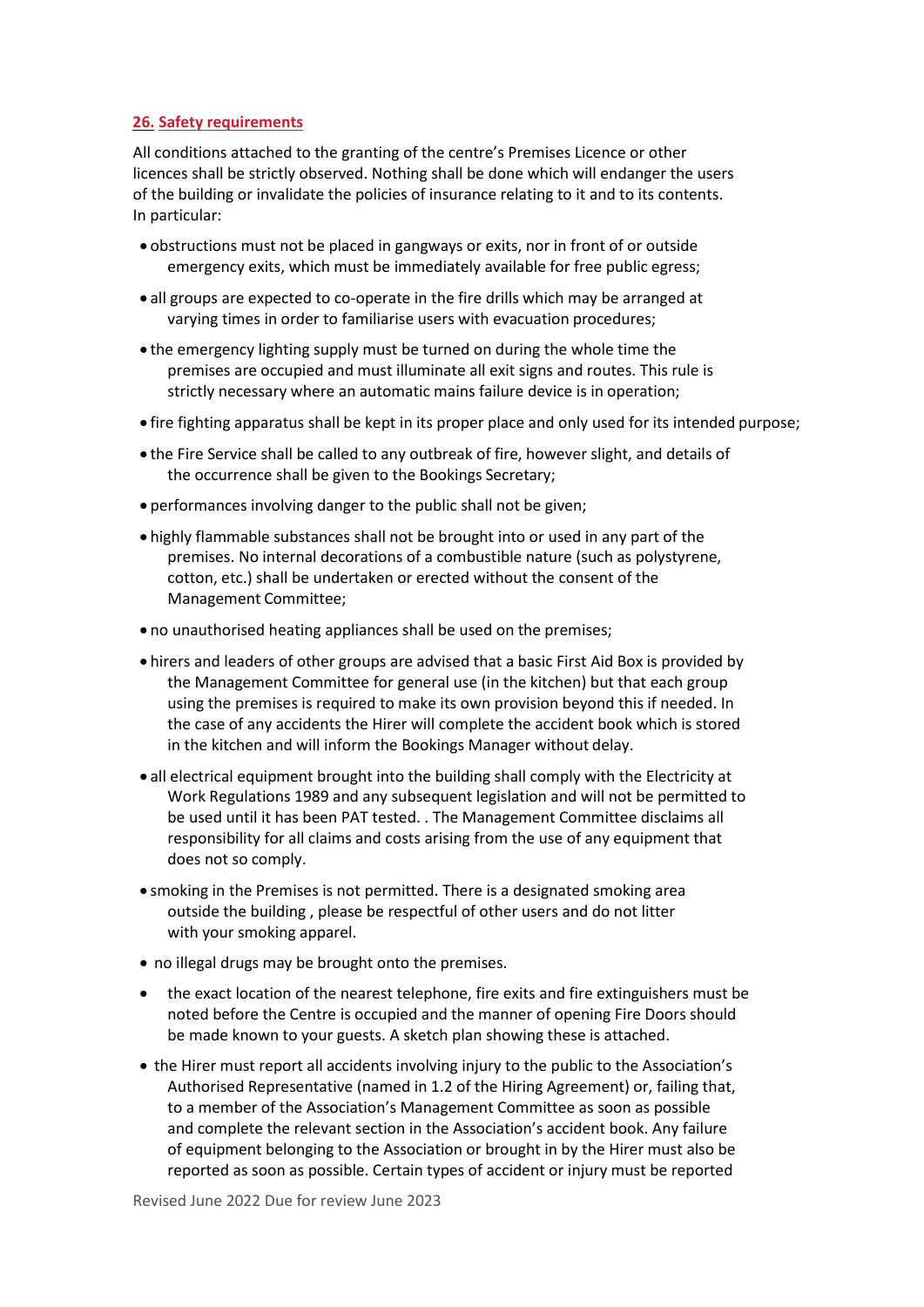to the HSE1. The Authorised Representative will give assistance in making this report.

## **27. Food Safety and hygiene**

The Hirer shall, if preparing, serving or selling food, observe all relevant food health and hygiene legislation and regulations. In particular dairy products, vegetables and meat on the premises must be refrigerated and stored in compliance with the Food Safety (Temperature Control) Regulations 1995. The premises are provided with a refrigerator and thermometer.

## **28.**

The Hirer shall ensure that no animals (including birds) except guide dogs are brought into the premises, other than for a special event agreed to by the Association. No animals whatsoever are to enter the kitchen at any time.

## **29. Cancellation**

If the Hirer wishes to cancel the booking before the date of the event **Cancellation Policy**:

. Once the deposit has been paid if you cancel at any time £10 will be withheld.

. If you cancel 3 weeks in advance of the booking £20 will be withheld.

. Two weeks in advance of the booking £25 will be withheld.

. One week (& therefore after the hall cost has been paid) £30 or 50% of the hall hire cost – whichever is the greater.

These charges apply to all evening (after 7pm) or weekend (Friday, Saturday Sunday any time) bookings.

The Association reserves the right to cancel this hiring by written notice to the Hirer in the event of:

(a) the premises being required for use as a Polling Station for a Parliamentary or Local Government election or by-election; or the yearly Pantomime (hosted in January)

## (b) the Association reasonably considering that

(i) such hiring will lead to a breach of licensing conditions, if applicable, or other legal or statutory requirements, or

(ii) unlawful or unsuitable activities will take place at the premises as a result of this hiring;

(c) the premises becoming unfit for the use intended by the Hirer;

(d) an emergency requiring use of the premises as a shelter for the victims of flooding, snowstorm, fire, explosion or those at risk of these or similar disasters.

(e) in the event of changes in OVID legislation or if the Association considers the risk to the community from increases in CIVID cases too high.

In any such case the Hirer shall be entitled to a refund of any deposit already paid, but the Association shall not be liable to the Hirer for any resulting direct or indirect loss or damages whatsoever.